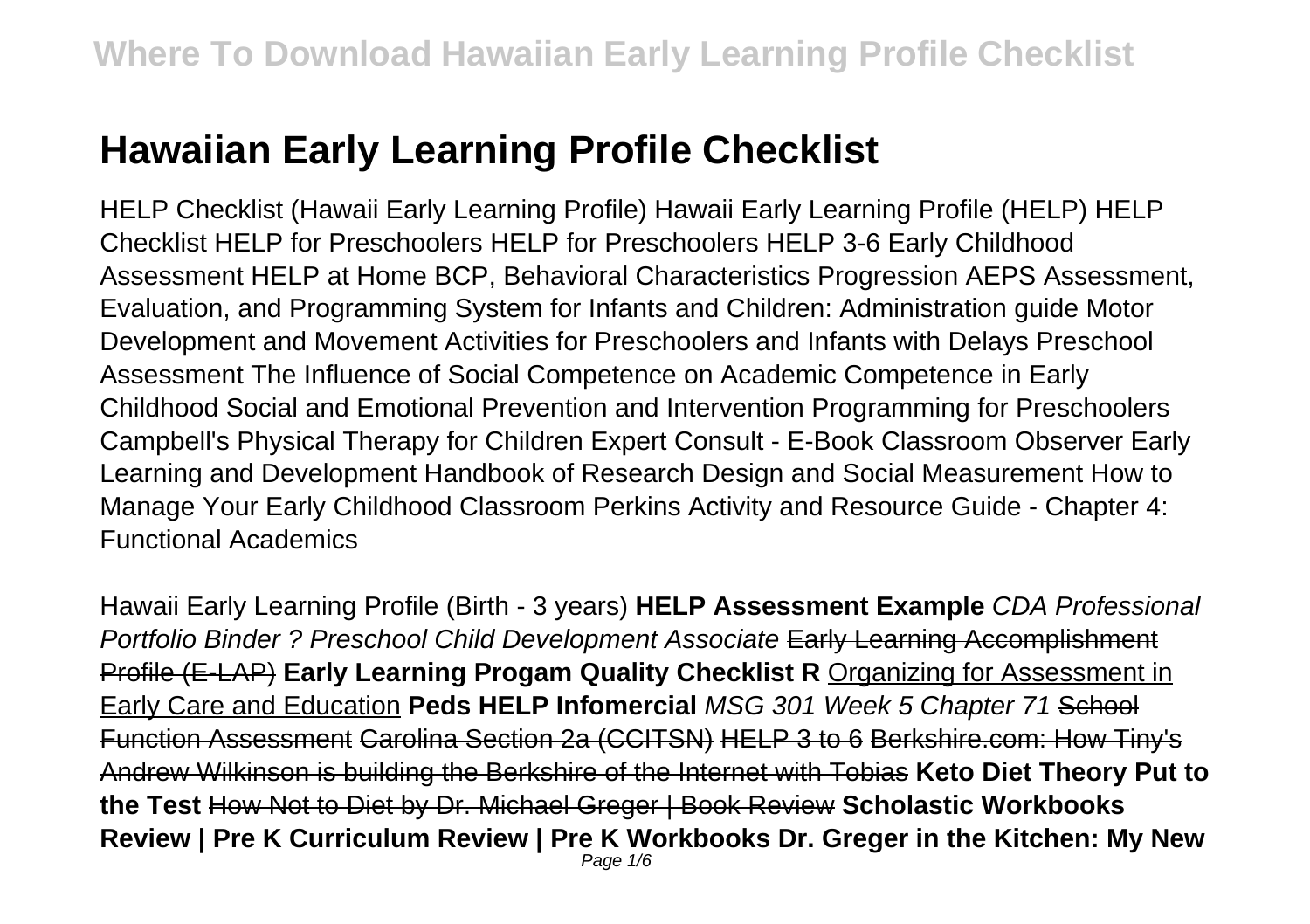**Favorite Beverage** Alternate-Day Intermittent Fasting Put to the Test Read Aloud Schedule and Morning Basket 2018

Is Fasting for Weight Loss Safe?

Does Apple Cider Vinegar Help with Weight Loss? Pediatric Assessments- Developmental | OT MIRI All About Me Book

Checklist 130 - A Sick Phone, Your Face, and MySpace**Dr. Greger's Daily Dozen Checklist** Application Workshop Video Makers and Shakers - Monday Morning December 7 - Cindy May and Jennifer Mott How To Plan A Party (With A Party Planning Checklist) Ch 15 Psychological Disorders Willow Webinars: Elementary-Aged Executive Functioning Planning for Assessment Hawaiian Early Learning Profile Checklist

Hawaiian Early Learning Profile Checklist library or borrowing from your contacts to retrieve them. This is an certainly easy means to specifically acquire guide by on-line. This online broadcast hawaiian early learning profile checklist can be one of the options to accompany you in the same way Page 1/3 Hawaiian Early Learning Profile Checklist

# Hawaiian Early Learning Profile Checklist | voucherbadger.co

hawaii early learning profile checklist is available in our digital library an online access to it is set as public so you can download it instantly. Our books collection saves in multiple locations, allowing you to get the most less latency time to download any of our books like this one.

Page 2/6

Hawaii Early Learning Profile Checklist | www.dougnukem Hawaiian Early Learning Profile Checklist learning profile checklist, but end up in infectious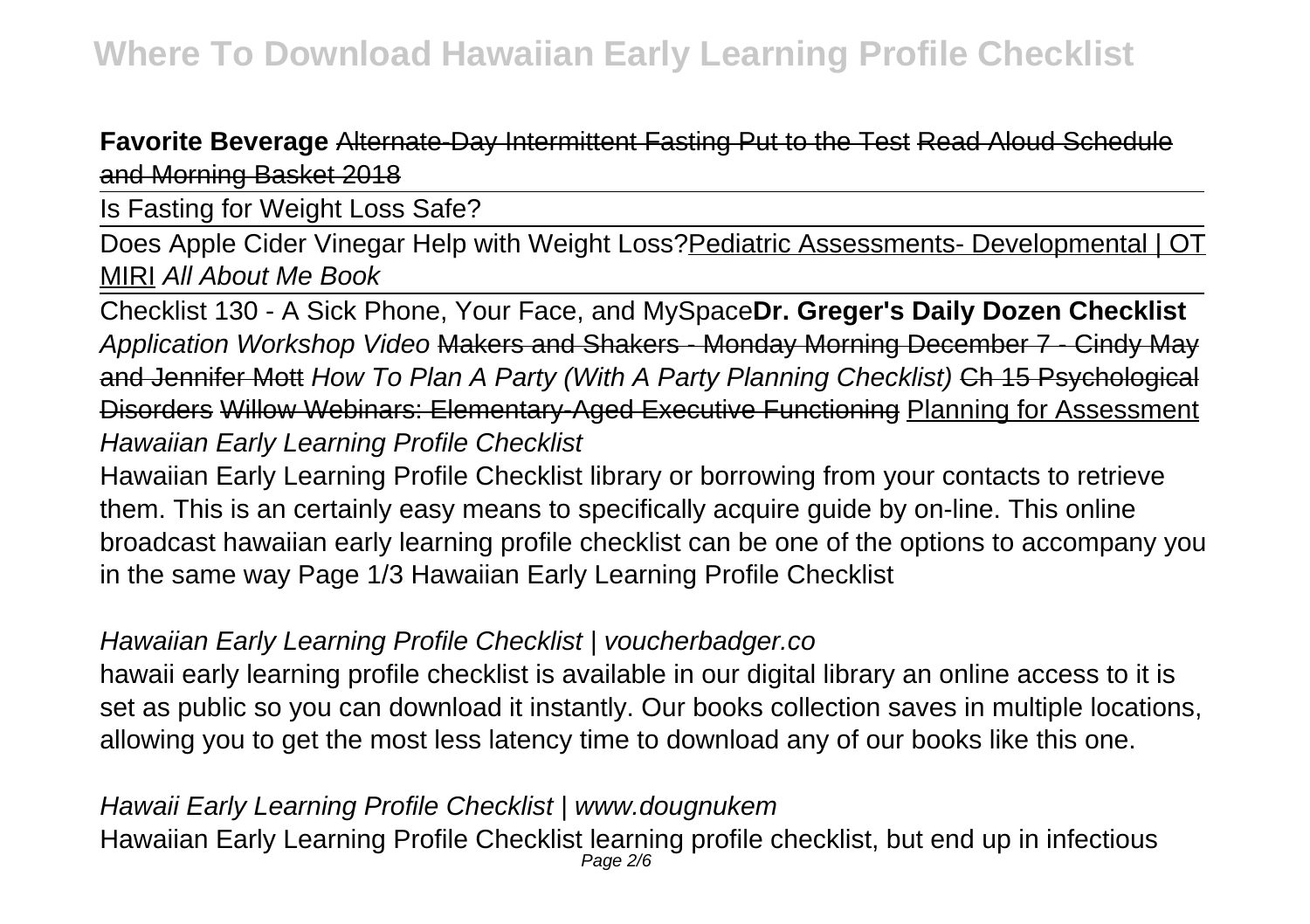downloads. Rather than reading a good book with a cup of coffee in the afternoon, instead they juggled with some malicious virus inside their laptop. hawaiian early learning profile checklist is available in our digital library an online access to it ...

# Hawaiian Early Learning Profile Checklist

Kindly say, the hawaiian early learning profile checklist is universally compatible with any devices to read If you're having a hard time finding a good children's book amidst the many free classics available online, you might want to check out the International Digital Children's Library, where you can find award-winning books that range in length and reading levels.

#### Hawaiian Early Learning Profile Checklist

hawaiian early learning profile checklist below. All the books are listed down a single page with thumbnails of the cover image and direct links to Amazon. If you'd rather not check Centsless Books' website for updates, you can follow them on Twitter and subscribe to email updates.

## Hawaiian Early Learning Profile Checklist

HELP. Lexington, KY: University of Kentucky, Early Childhood Lab. Hawaii Early Learning Profile; A Tour (birth – 6) Inside . HELP. HELP for Preschoolers. Administration Assessment & And Reference Curriculum Guide. Manual. HELP Strands. Developmental . Assessment (0-3) & (3-6) HELP Checklist. HELP Chart. HELP at Home. HELP Activity Guide

## H.E.L.P Hawaii Early Learning Profile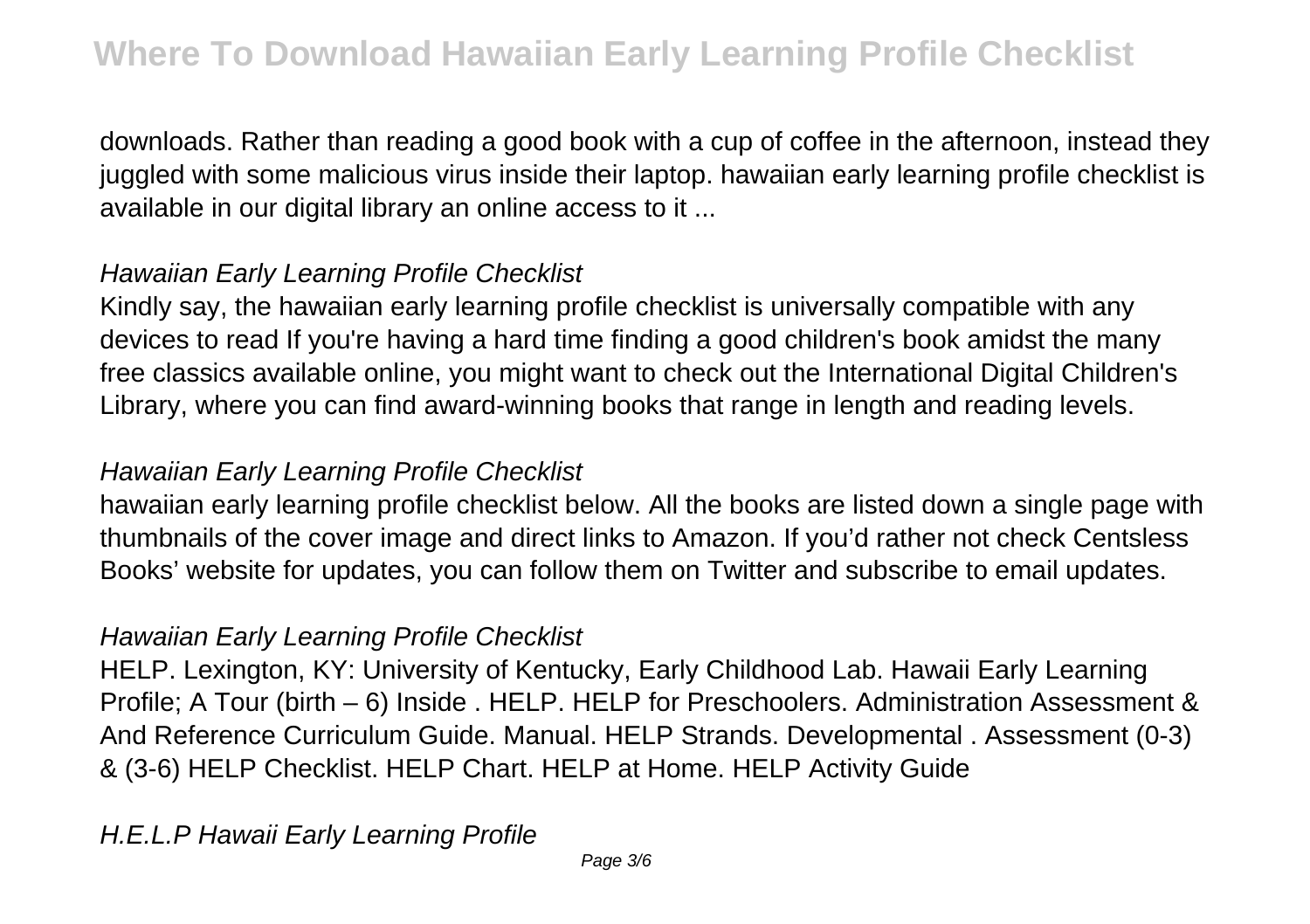Introduction: The term "HELP" is derived from the product "Hawaii Early Learning Profile," which was first published by VORT in 1979. The original HELP materials consisted of a profile Chart and an Activity Guide for serving children, ages birth through three years (0-3).

## VORT Corporation :: Learning HELP: 3-6

HELP: 0-3 years (Hawaii Early Learning Profile) HELP: 3-6 years (2nd Ed.) Extends HELP 0-3; BCP: Birth-14+ years (Behavioral Characteristics Progression) Best Beginnings / Parenting; UMS: Neonatal (Understanding My Signals)

#### VORT Corporation

HELP: 0-3 years (Hawaii Early Learning Profile) HELP: 3-6 years (2nd Ed.) Extends HELP 0-3; BCP: Birth-14+ years (Behavioral Characteristics Progression) Best Beginnings / Parenting; UMS: Neonatal (Understanding My Signals)

#### HELP 3-6 Checklist (2nd Ed.) - VORT Corporation

HELP: 0-3 years (Hawaii Early Learning Profile) HELP: 3-6 years (2nd Ed.) Extends HELP 0-3; BCP: Birth-14+ years (Behavioral Characteristics Progression) Best Beginnings / Parenting; UMS: Neonatal (Understanding My Signals)

#### HELP: 0-3 years (Hawaii Early Learning Profile)

Adapted and revised by the Mid-State Early Childhood Direction Center - 2012 Page 6 DEVELOPMENTAL CHECKLIST - 8 TO 12 MONTHS CHILD'S NAME: DATE OF BIRTH: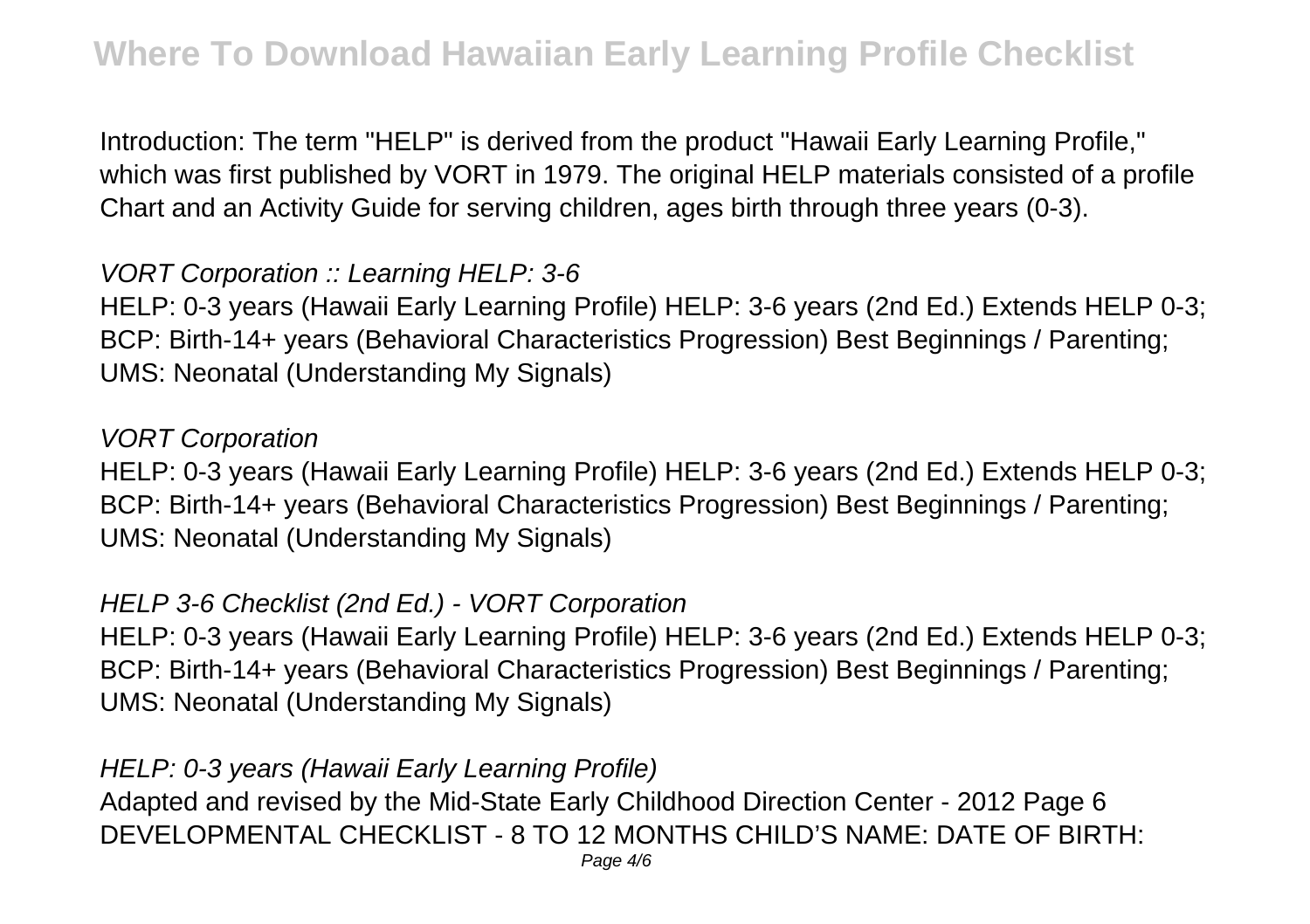PARENT OR GUARDIAN: MILESTONES DATE OBSERVED GROSS MOTOR Gets to sitting position without assistance (8-10 mos.) Crawls forward on belly Assumes hand and knee position

## Developmental checklists Updated2012

HELP: 0-3 years (Hawaii Early Learning Profile) HELP: 3-6 years (2nd Ed.) Extends HELP 0-3; BCP: Birth-14+ years (Behavioral Characteristics Progression) Best Beginnings / Parenting; UMS: Neonatal (Understanding My Signals)

# VORT Corporation :: HELP: 0-3 years (Hawaii Early Learning ...

By Danielle Adamson. Designed by the Enrichment Project for Handicapped Infants, the Hawaii Early Learning Profile is a curriculum-based assessment tool created to evaluate young children ages 0-3 and 3-5, using two different assessments for each age group (Children with Challenges, n.d.). Implemented in 35 states and 7 countries, the HELP assessment focuses on six areas of development that encompass 685 skills.

#### The Hawaii Early Learning Profile overview - Home

HELP: 0-3 years (Hawaii Early Learning Profile) HELP: 3-6 years (2nd Ed.) Extends HELP 0-3; BCP: Birth-14+ years (Behavioral Characteristics Progression) Best Beginnings / Parenting; UMS: Neonatal (Understanding My Signals)

VORT Corporation :: Learning HELP 0-3